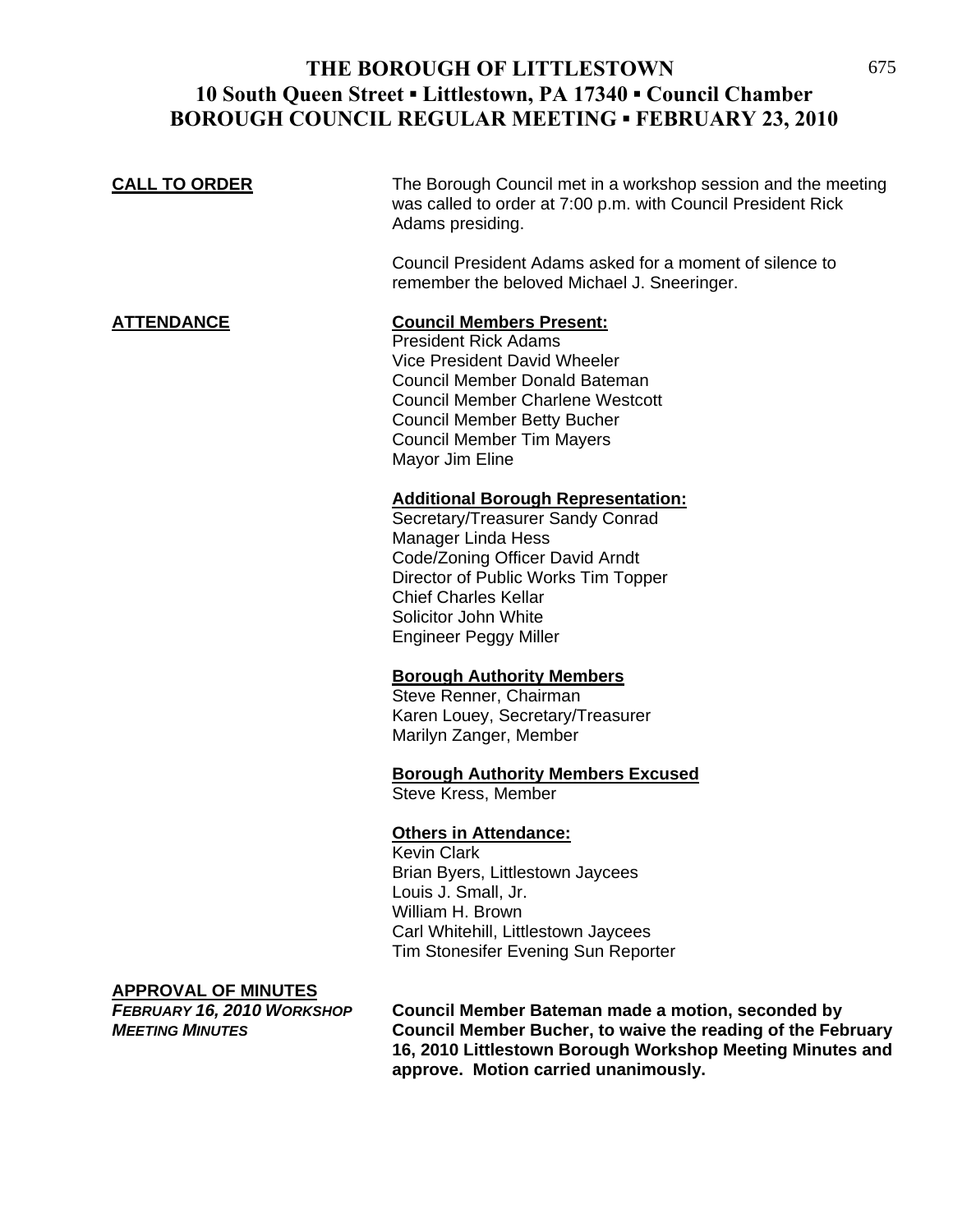# **THE BOROUGH OF LITTLESTOWN** 676 **10 South Queen Street ▪ Littlestown, PA 17340 ▪ Council Chamber BOROUGH COUNCIL REGULAR MEETING ▪ FEBRUARY 23, 2010**

| <b>APPROVAL AND</b><br><b>PAYMENT OF BILLS</b>                  | Council Member Bateman made a motion, seconded by<br>Council Member Bucher, to approve the accounts payable for<br>the General, Swimming Pool, Water, Sewer and Payroll Funds<br>totaling \$163,576.64 for the dates of February 3, 2010 to<br>February 17, 2010 and the Payroll disbursements for a total of<br>\$29,080.75 from the period of January 31, 2010 to February<br>13, 2010 whereas the combined total is \$192,657.39. Motion<br>carried unanimously.           |
|-----------------------------------------------------------------|-------------------------------------------------------------------------------------------------------------------------------------------------------------------------------------------------------------------------------------------------------------------------------------------------------------------------------------------------------------------------------------------------------------------------------------------------------------------------------|
| <b>APPROVAL OF FINANCIAL</b><br><b>REPORT</b>                   | Council Member Bateman made a motion, seconded by<br>Council Member Westcott, to approve the financial report for<br>February 23, 2010. Motion carried unanimously.                                                                                                                                                                                                                                                                                                           |
| <b>APPROVAL OF RESERVE</b><br><b>SAVINGS REPORT</b>             | Council Member Bateman made a motion, seconded by<br><b>Council Vice President Wheeler, to approve the Capital</b><br>Reserve Savings Accounts report for February 19, 2010.<br>Motion carried unanimously.                                                                                                                                                                                                                                                                   |
| <b>UNFINISHED BUSINESS</b>                                      |                                                                                                                                                                                                                                                                                                                                                                                                                                                                               |
| <b>BENCHMARK ENERGY SOLUTIONS</b>                               | <b>Council Member Westcott made a motion, seconded by</b><br>Council Member Bateman, to become a party to the Amended<br>and Restated Intergovernmental Cooperation Agreement;<br>enter into the Master Agreement with Benchmark Energy<br>Solutions, Inc. for the provision of services; and to enter into<br>an agreement called "Agreement for Utility Information and<br><b>Management Services" with Benchmark Energy Solutions,</b><br>Inc. Motion carried unanimously. |
| <b>CERTIFICATES AWARDED</b>                                     |                                                                                                                                                                                                                                                                                                                                                                                                                                                                               |
| <b>CERTIFICATION OF APPRECIATION</b><br><b>TO MR. BRAD WOLF</b> | Council President Adams presented Mr. Brad Wolf with a<br>certificate of Appreciation for his devoted and selfless personal<br>contribution to the Borough of Littlestown while volunteering his<br>equipment and time during the 2009-2010 severe snow events.                                                                                                                                                                                                               |
| <b>CLOSE REGULAR MEETING</b><br><b>OF COUNCIL</b>               | Council President Adams closed the Regular Meeting of Council<br>to allow the Littlestown Borough Authority to open their meeting.                                                                                                                                                                                                                                                                                                                                            |
|                                                                 | The meeting closed at 7:30pm.                                                                                                                                                                                                                                                                                                                                                                                                                                                 |
| <b>BOROUGH AUTHORITY</b>                                        | Chairman Steve Renner called the Borough Authority meeting to<br>order at 7:15pm.                                                                                                                                                                                                                                                                                                                                                                                             |
|                                                                 | Borough Engineer, Peggy Miller reviewed in detail the 2009<br>Chapter 94 Report with the Borough Authority.                                                                                                                                                                                                                                                                                                                                                                   |
| <b>2009 CHAPTER 94 REPORT</b>                                   | Borough Authority Member Zanger made a motion seconded<br>by Borough Authority Member Louey, to accept and approve<br>the 2009 Chapter 94 Report. Motion carried unanimously.                                                                                                                                                                                                                                                                                                 |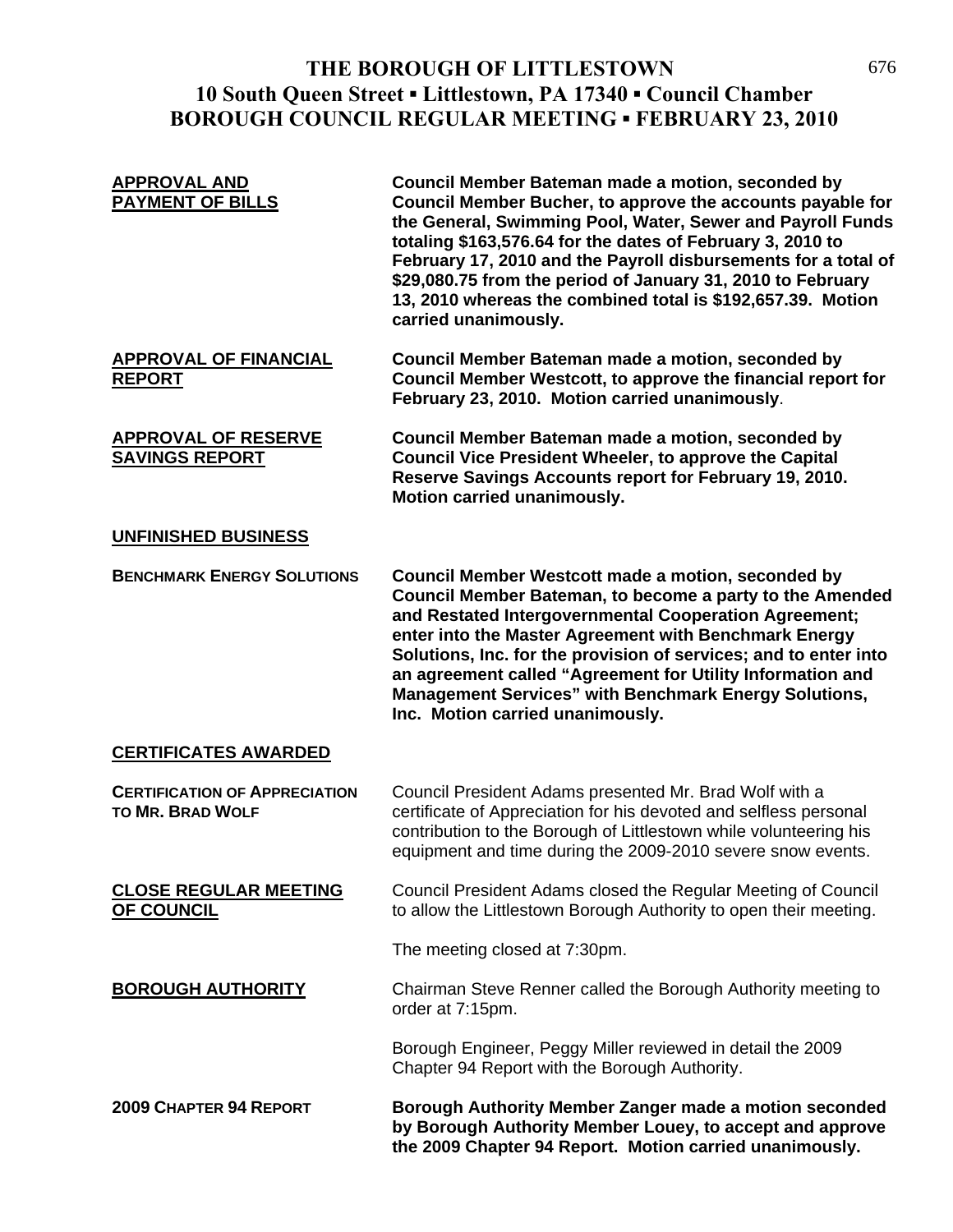# **THE BOROUGH OF LITTLESTOWN** 677 **10 South Queen Street ▪ Littlestown, PA 17340 ▪ Council Chamber BOROUGH COUNCIL REGULAR MEETING ▪ FEBRUARY 23, 2010**

| <b>ADJOURN</b>                                        | Borough Authority Chairman Steve Renner closed the meeting of<br>the Littlestown Borough Authority.                                                                                                                                                                                                                                                                                                                                                                                                                                                                                                                                                                                                                                                                                                                         |
|-------------------------------------------------------|-----------------------------------------------------------------------------------------------------------------------------------------------------------------------------------------------------------------------------------------------------------------------------------------------------------------------------------------------------------------------------------------------------------------------------------------------------------------------------------------------------------------------------------------------------------------------------------------------------------------------------------------------------------------------------------------------------------------------------------------------------------------------------------------------------------------------------|
|                                                       | The meeting adjourned at 7:30pm.                                                                                                                                                                                                                                                                                                                                                                                                                                                                                                                                                                                                                                                                                                                                                                                            |
| <b>RECONVENE REGULAR</b><br><b>MEETING OF COUNCIL</b> | The Regular Meeting of Council reconvened at 7:30pm.                                                                                                                                                                                                                                                                                                                                                                                                                                                                                                                                                                                                                                                                                                                                                                        |
| <b>2009 CHAPTER 94 REPORT</b>                         | Council Member Bateman made a motion seconded by<br>Council Member Mayers to accept and approve the 2009<br><b>Chapter 94 Report. Motion carried unanimously.</b>                                                                                                                                                                                                                                                                                                                                                                                                                                                                                                                                                                                                                                                           |
| <b>REPORTS</b>                                        |                                                                                                                                                                                                                                                                                                                                                                                                                                                                                                                                                                                                                                                                                                                                                                                                                             |
| <b>BOROUGH MANAGER</b>                                | Borough Manager, Linda Hess submitted her report earlier to<br>Council. Manager Hess further added that the Emergency<br>Management Coordinator that was just recently hired is on board<br>and will be meeting with the staff, the water slide for the<br>Community Pool has been ordered and it is scheduled to be<br>delivered and installed the first week of May, the Civil War Trail<br>Markers have been ordered but there is no delivery or installation<br>at this time, and the Borough and the Jaycees are ready to move<br>forward with the renovation of Crouse Park. The Jaycees have<br>volunteered their labor to install the shingles. They are projecting<br>to start the renovation at the beginning of April, so Council will<br>need to approve the purchase of the roofing materials this<br>evening. |
| <b>CROUSE PARK RENOVATION</b>                         | Council Member Bateman made a motion seconded by<br>Council Member Mayers, to approve the purchase of the<br>materials for the Crouse Park Pavilion Renovation Project.<br>Council President Adams stated that this was a non-agenda<br>item and asked for any public comment. None were given.<br>Motion carried unanimously.                                                                                                                                                                                                                                                                                                                                                                                                                                                                                              |
| <b>MAYOR</b>                                          | Mayor, James Eline submitted his report earlier to Council.                                                                                                                                                                                                                                                                                                                                                                                                                                                                                                                                                                                                                                                                                                                                                                 |
| <b>POLICE CHIEF</b>                                   | Chief of Police, Charles Kellar submitted his report earlier to<br>Council.                                                                                                                                                                                                                                                                                                                                                                                                                                                                                                                                                                                                                                                                                                                                                 |
| <b>DIRECTOR OF PUBLIC WORKS</b>                       | Borough Director of Public Works, Tim Topper submitted his<br>report earlier to Council.                                                                                                                                                                                                                                                                                                                                                                                                                                                                                                                                                                                                                                                                                                                                    |
| <b>ZONING/CODE ENFORCEMENT</b><br><b>OFFICER</b>      | Borough Zoning/Code Enforcement, David Arndt submitted his<br>his report earlier to Council.                                                                                                                                                                                                                                                                                                                                                                                                                                                                                                                                                                                                                                                                                                                                |
| <b>BOROUGH ENGINEER, HRG</b>                          | There was nothing to report.                                                                                                                                                                                                                                                                                                                                                                                                                                                                                                                                                                                                                                                                                                                                                                                                |
| <b>BOROUGH SOLICITOR</b>                              | Borough Solicitor, John White gave Council a draft rental<br>agreement for the property located at 232 North Queen Street<br>owned by Ronald Baird, for review.                                                                                                                                                                                                                                                                                                                                                                                                                                                                                                                                                                                                                                                             |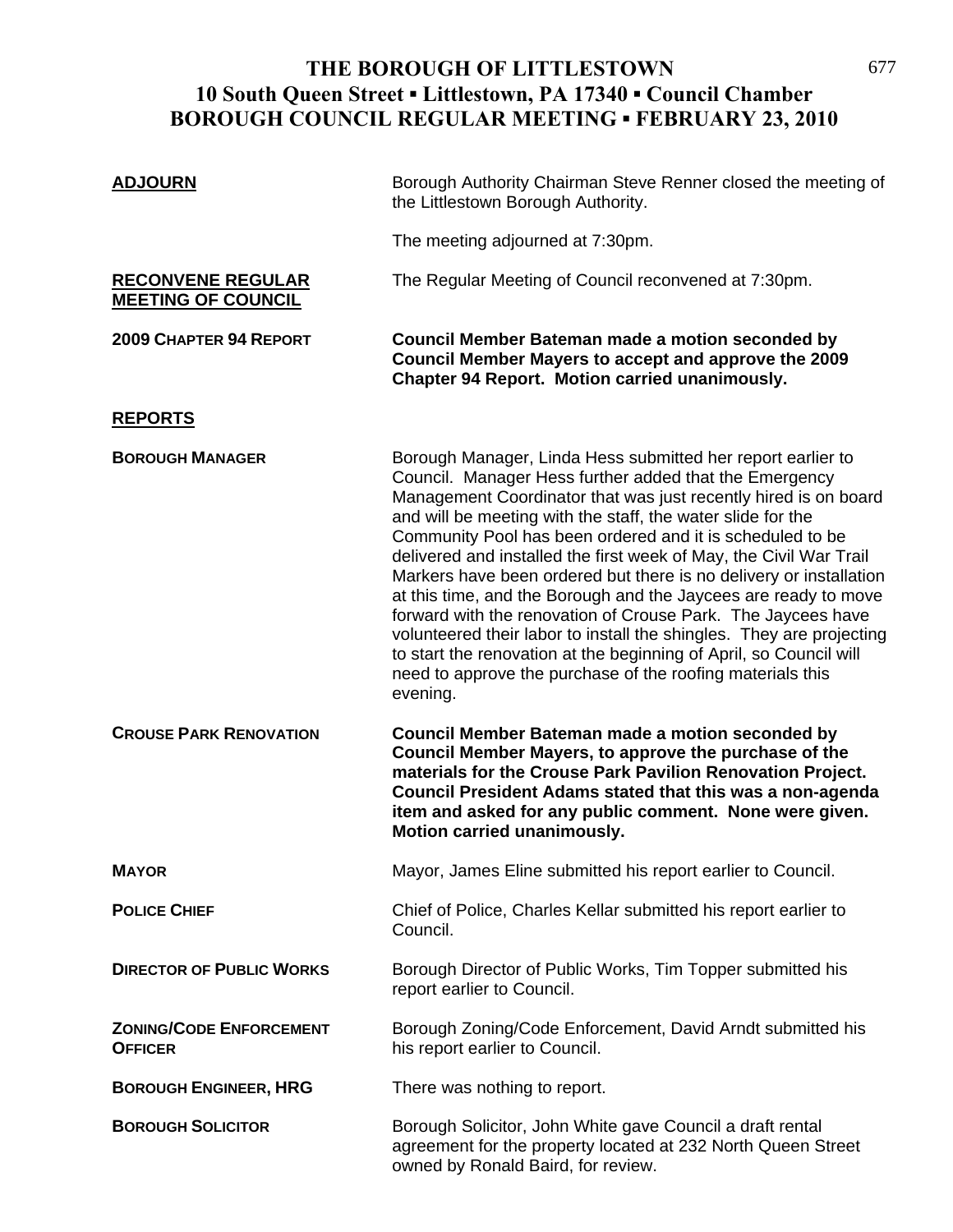## **THE BOROUGH OF LITTLESTOWN** 678 **10 South Queen Street ▪ Littlestown, PA 17340 ▪ Council Chamber BOROUGH COUNCIL REGULAR MEETING ▪ FEBRUARY 23, 2010**

**REPORTS Council Member Mayers made a motion, seconded by Council Member Bateman, to approve the reports as written. Motion carried unanimously.** 

**REPORTS OF BOARDS, COMMITTEES AND COMMISSIONS**

#### **RECREATION BOARD**

| <b>YMCA PROGRAM SCHEDULE</b><br><b>AND TENNIS COURTS</b>        | Council Member Bateman made a motion seconded by<br>Council Member Bucher to postpone the request from the<br>YMCA to hold aquatic programs at our Community Pool and<br>the York/Adams Community Tennis Association to hold<br>tennis lesson at the tennis courts at our Community Park<br>until a response has been received back from the letter that<br>Borough Manager Hess sent regarding compensation.<br>Motion carried unanimously.                                                                                                                                                                                                                                                                                                                                                                    |
|-----------------------------------------------------------------|-----------------------------------------------------------------------------------------------------------------------------------------------------------------------------------------------------------------------------------------------------------------------------------------------------------------------------------------------------------------------------------------------------------------------------------------------------------------------------------------------------------------------------------------------------------------------------------------------------------------------------------------------------------------------------------------------------------------------------------------------------------------------------------------------------------------|
| <b>2010 SWIM LESSONS</b>                                        | Council Member Bateman made a motion seconded by<br>Council Vice President Wheeler to approve all the scheduled<br>2010 swim lessons except for the scheduled infant class.<br>Motion carried unanimously.                                                                                                                                                                                                                                                                                                                                                                                                                                                                                                                                                                                                      |
| <b>TRAVEL BASEBALL TEAM 13U</b><br><b>REQUEST TO USE FIELDS</b> | Council Member Bateman made a motion seconded by<br>Council Member Westcott to approve the request for the<br>Travel baseball Team 13U to use the upper baseball field at<br>the Community Park on Tuesdays, Wednesdays, Saturdays<br>and Sundays beginning March 20, 2010 through June 20,<br>2010 contingent upon the following:<br>providing Certificate of Insurance to the Borough<br>$\bullet$<br><b>Office</b><br>compromise the scheduled use of the baseball<br>$\bullet$<br>field with all other teams requesting to use the<br>same field<br>someone from the Borough Office contact the<br>$\bullet$<br>Legion Baseball Coordinator to see if they will<br>again be using this field for their baseball program<br>and if so, to request a schedule of the days they<br>will need to use the field. |
| <b>PLANNING COMMISSION</b>                                      | No Council action required.                                                                                                                                                                                                                                                                                                                                                                                                                                                                                                                                                                                                                                                                                                                                                                                     |
| <b>CIVIL SERVICE COMMISSION</b>                                 | Council Member Mayers stated that the Commission met for their<br>reorganization meeting on Monday, February 1, 2010 at 1:00 p.m.                                                                                                                                                                                                                                                                                                                                                                                                                                                                                                                                                                                                                                                                               |
| <b>COMMUNITY RELATIONS</b><br><b>COMMITTEE</b>                  | There was nothing to report.                                                                                                                                                                                                                                                                                                                                                                                                                                                                                                                                                                                                                                                                                                                                                                                    |